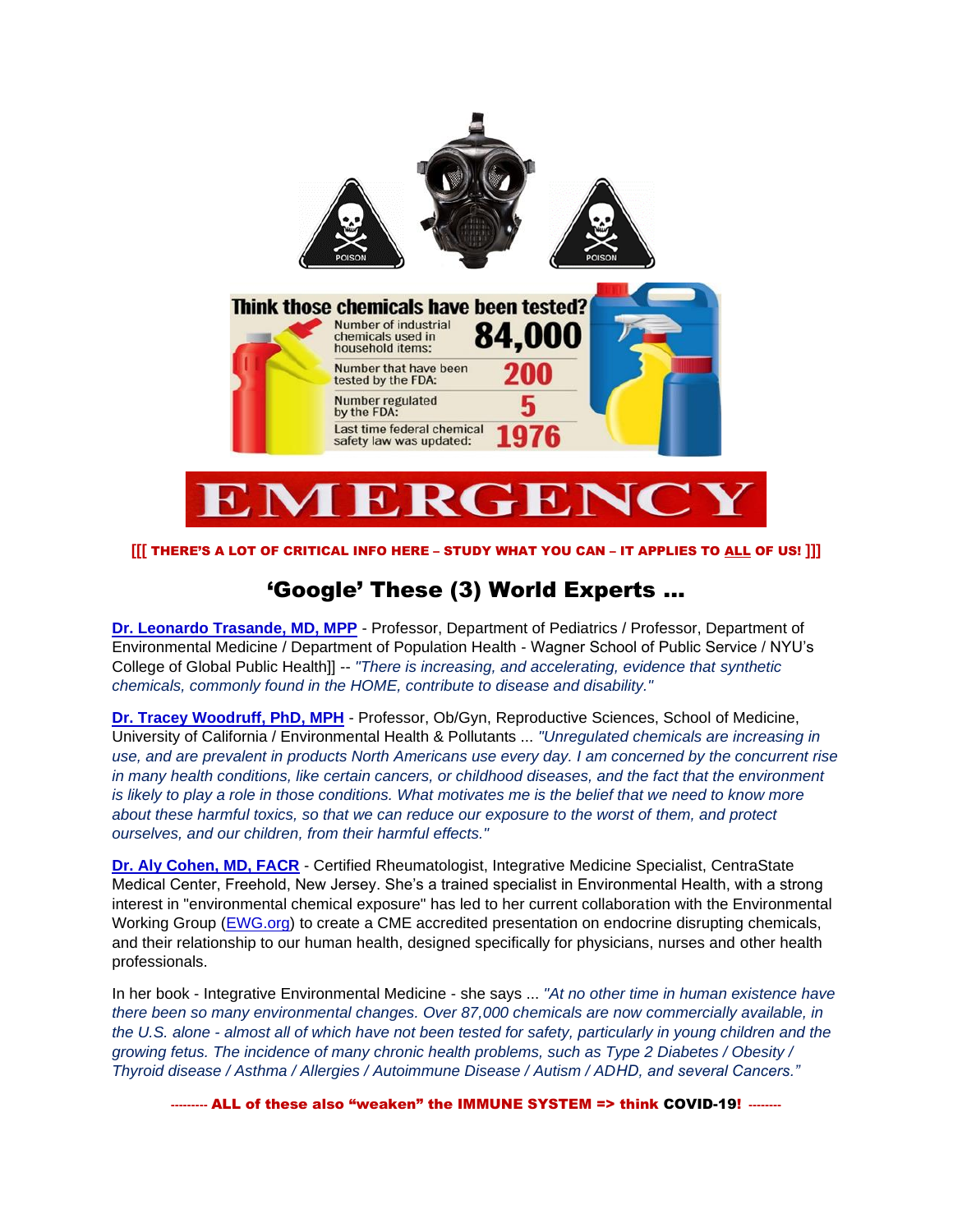### Most COMMON Toxins Found IN Our Homes Today ...

VOC's [Volatile Organic Compounds] ... Mold [and other fungal toxins]. ... **Phthalates / PVC (Polyvinyl** Chloride) ... Dioxins. ... Heavy Metals. ... Antibacterial Soap ... Plastic Water Bottles [with BPA] ... Polybrominated Diphenyl Ethers (PBDEs) ... Chloroform ... Fireplace Fumes ... Vinyl Shower Curtains & Floors ... Antiperspirants [with aluminum-based compounds! ++] ... Non-Stick Pans [with PFOA] ... Perfumes & Colognes [some have up to '300' chemical ingredients!] ... Aluminum Foil [unlike 'aluminum cookware, which is oxidized - aluminum foil can leach into your food WHEN COOKED at a high temperature!] ... Gas Space Heaters [carbon monoxide] ... Sunscreens [with benzophenone, octocrylene, and/or PABA] ... Cosmetics [potentially up to '126' harmful agents!] ... Furniture Polish & Stain [phenol / nitrobenzene] ... Oven Cleaners [many contain corrosive alkalis] ... Mothballs [naphthalene] ... Flame Retardants [with chemicals, often found in older couches / mattresses / carpet padding] ... Flea and Tick Products [due to pesticides] ... Shaving Gel [PTFE] ... Plastic Cutting Boards [possible e-coli / salmonella in the cracks - use glass / bamboo] ... Cigarette & Cigar Smoke [obviously!] ... Laundry Detergents [formaldehyde!] ... Toilet Bowl Cleaners ... Pesticides [1,3-dichloropropene / glyphosate (a.k.a. Roundup) found on our fruits & veggies, etc]

## The (6) Most TOXIC Household Chemicals ...

**1)** Antifreeze [swallowing antifreeze (ethylene glycol) may cause damage to the heart, brain, kidney, and other internal organs] … **2)** Bleach [being a strong corrosive substance, bleach can affect the respiratory system if inhaled] … **3)** Drain Cleaners ... **4)** Carpet & Upholstery Cleaners [very toxic for children] … **5)** Ammonia ... **6)** Air Fresheners.

**TOXIC EXPOSURE** to these (often leathal) chemicals - in our water / food / air / homes / building materials / consumer products >>>>>>>>>>>>> they are [HURTING our health!](https://www.huffpost.com/entry/us-drinking-water-forever-chemicals-report_n_5e288fcec5b6d6767fcde005)

------------ // ------------

Add to this ... **POOR NUTRITION** [processed foods / fast-food outlets + too much white sugar / salt / flour] + lack of EXERCISE - and we are seeing "ever increasing" >>> SICK [POPULATIONS on the planet!](https://www.ucsf.edu/news/2017/06/407416/toxic-exposure-chemicals-are-our-water-food-air-and-furniture) >> **WHY?** Because they're being "poisoned!" >>>> since their **IMMUNE SYSTEMS** are fragile >>> because they cannot "fight back"!

**(62) CHEMICALS** - The average household contains about (62) toxic chemicals, say most environmental experts. We're exposed to them routinely - from the phthalates in synthetic fragrances - to the noxious fumes in oven cleaners - on and on (see above).

As indicated above - ingredients in common household products have been linked to … asthma … cancer … reproductive disorders … hormone disruption … neurotoxicity.

This toxic body burden is EWG's chief concern about >>> [HOUSEHOLD CHEMICALS:](https://www.ewg.org/healthyhomeguide/glossary/)

*"Our concern is daily, weekly, chronic exposure over a lifetime. Maybe if you're exposed to a chemical a handful of times, it wouldn't cause harm, but some chemicals "build up" enough "over time" (or cause enough harm in your body over time), that it triggers some kind of disease outcome." (EWG)*

## This is an EMERGENCY … Our FAMILIES are at RISK!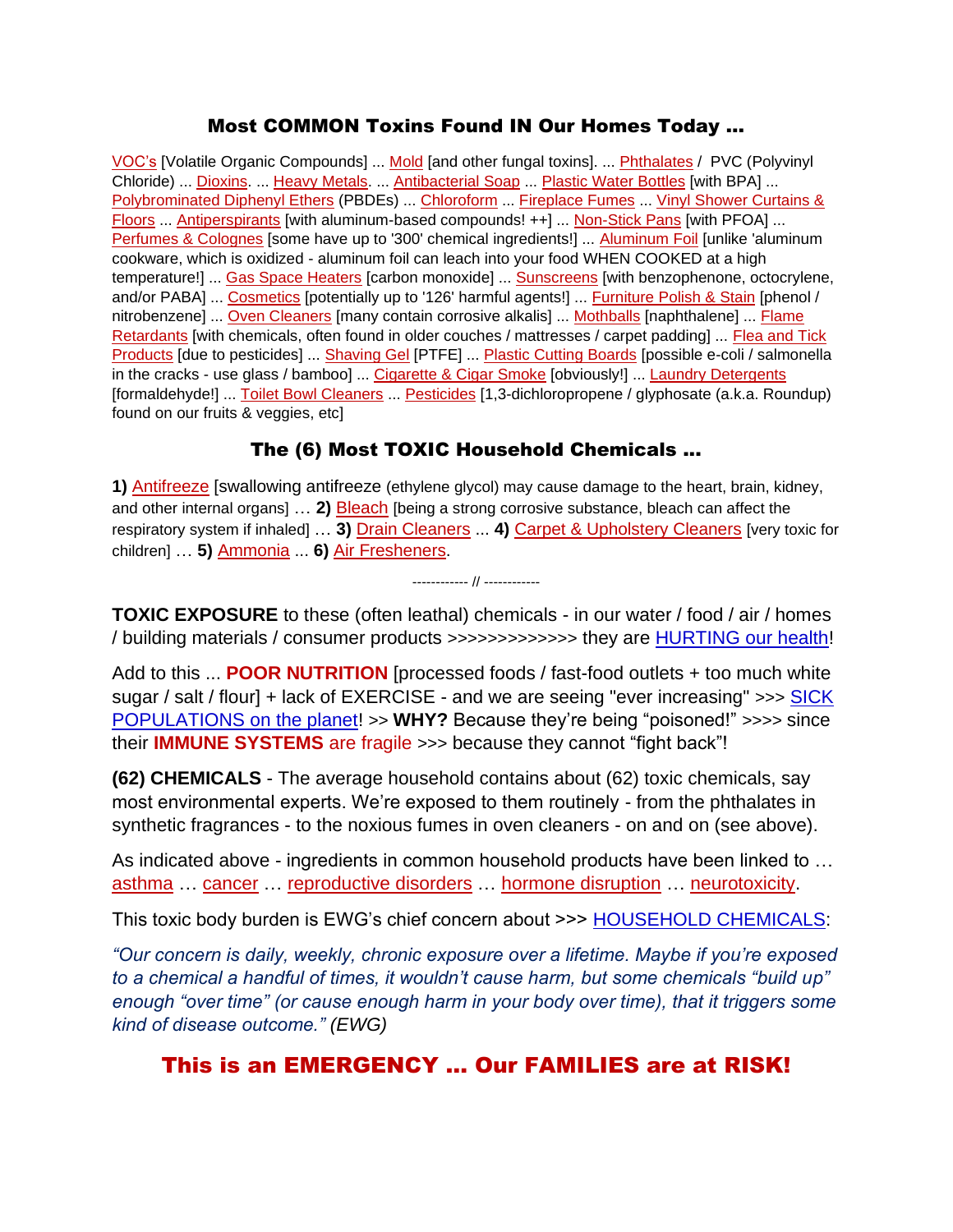## M-O-R-E

**DANGEROUS 'PRODUCTS'** - We're talking about products like … Tide … Lysol … Cascade … Plumr … Pledge … Windex … Mr Clean … Easy Off … Comet … Brite … Drano … All … Bleach … Kaboom … Scrubbing Bubbles … Redi Shine …Fantastik … Soft Scrub … Spic and Span … Misty Glass & Mirror Cleaner … The Works … Spartan Glass Cleaner … Great Value + tons of 'other' bad ones [with **84,000++** "chemicals" in them]!

# **NATURAL PRODUCT COMPANIES THAT HAVE SOLD OUT**

#### NATURAL COMPANY BOUGHT OUT BY

Burt's Bees Clorox Seventh Generation Unilever Tom's of Maine Colgate-Palmolive Ecover SC Johnson Native P&G This is L P&G **Schmidt's Naturals** Unilever Nutranext Clorox RenewLife Clorox Laundress Unilever **Cascadian Farm General Mills** Kashi Kellogg's Boca Foods Kraft Lightlife Foods ConAgra Odwalla Coca-Cola The Body Shop L'Oreal Naked Juice Pepsi Energy Brands Coca-Cola Honest Tea Coca-Cola Food Should Taste Good General Mills Annie's, Inc. General Mills **Blake's All Natural Foods ConAgra** Van's Natural Foods Hillshire Brands **Cereals from Hearthside Foods Post Holdings** Lara Bar General Mills Bear Naked Kellogg's

### **BUT … WHAT ABOUT ALL THOSE** SAFE**,** NATURAL **PRODUCTS?**

< Study this Chart! - Most of those great companies have been TAKEN OVER by the GIANT CULPRITS, who employ SYNTHETIC, harmful ingredients!

[[And this is a tragedy, since we [as consumers] NO longer have the luxury of CHOICE!]]

## **THE GIANT 'CULPRITS'?**

------------ // ------------

Johnson & Johnson - Colgate Palmolive - Unilever - Proctor & Gamble - Pfizer - Lever Brothers - Clorox - Kraft - Coke & Pepsi - Kellogg's - General Mills … on & on …

 ------------ // ----------- **WHERE WE 'SHOP'** - We

*pick up* all these dangerous products -- from these Giant manufacturers -- *at everyday places, such as* … Walmart … Costco … Amazon … Corner Stores … Pharmacies … Supermarkets ... etc ... but we generally TRUST that the products they showcase, and sell, are SAFE for us! BIG mistake! WE need to do our own homework - "due diligence"!

**Our 'FOOD'!** - Here's just a "tiny sampling" - TOXIC METALS in our **Baby Foods!** This is only the "tip of the iceberg" - on many companies (including **Gerber**) >>> [Click HERE.](https://www.cnn.com/2019/10/17/health/baby-foods-arsenic-lead-toxic-metals-wellness/index.html)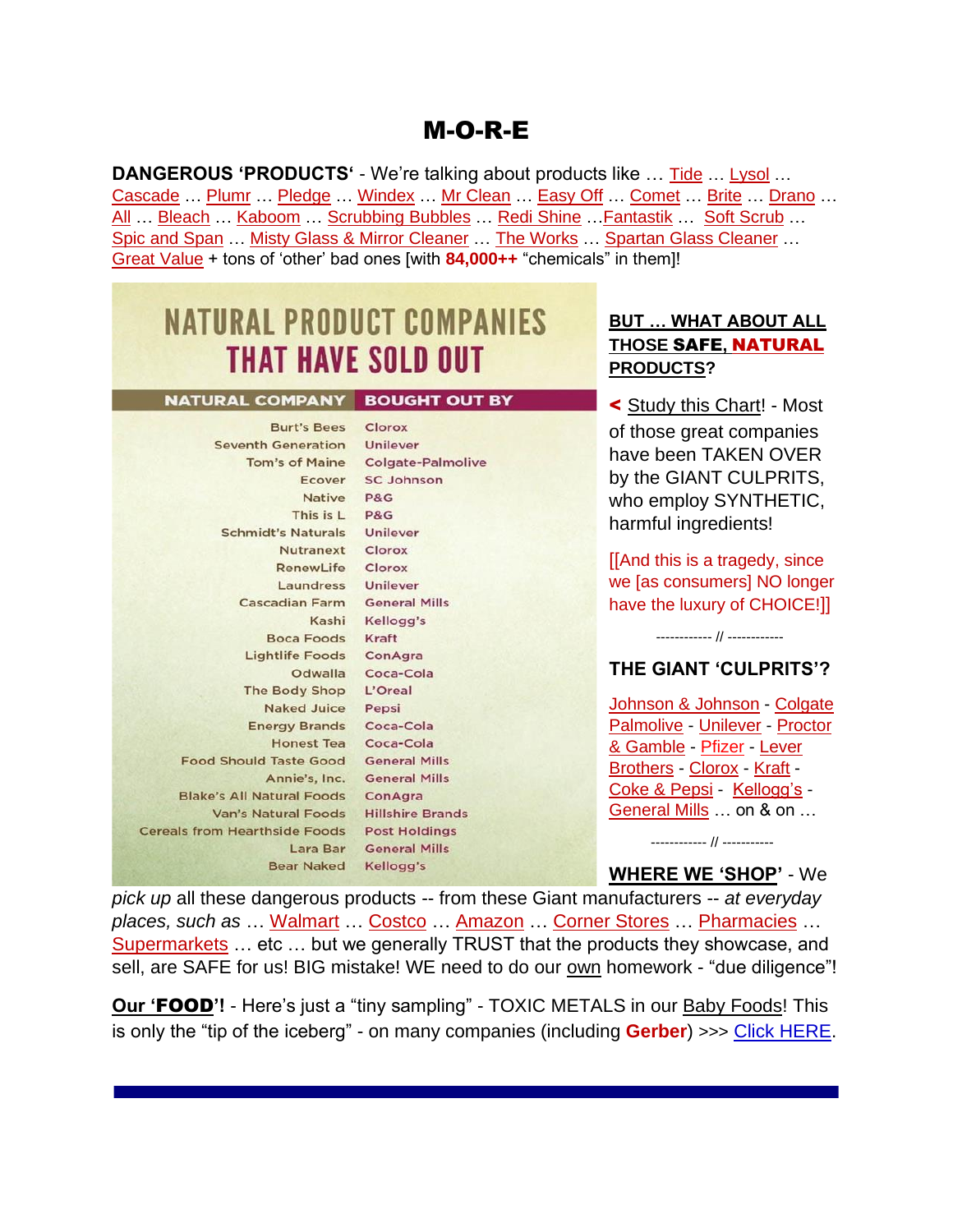**LAWSUITS!** - If you were to do a 'Google' Search' … right now ... to SEE how many LAWSUITS are against - just JOHNSON &

JOHNSON **alone** ... for damages, due to - their Baby Powder - their Artificial Hips - their Blood Thinners, etc ... you would see **OVER** 100,000 of them ... Yes, there are over **100,000** CLASS



ACTION LAWSUITS against J&J ... for FALSE ADVERTISING ... for HURTING many people ((with … Rashes - Allergic Reactions - Chemical Burns - Asbestos Cancers - Contaminated Talc)) … and the EPA >> ["keeps on 'approving'](https://www.huffpost.com/entry/epa-pfas-dangerous-chemicals_n_5e384be0c5b69a19a4b39504) **dangerous** chemicals"!



Yet sadly, we as consumers, continue to buy "truckloads" of household products from these companies every single day - being UNaware of the DANGERS to our health - to our PETS - to the environment - that are lurking in them! [[see article >>> [LUNG STUDY!](https://www.healthline.com/health-news/how-your-housecleaning-products-can-be-bad-for-your-lungs#Chemicals-not-intended-for-your-lungs)]

**COSMETICS / BEAUTY** - The average person today applies **120 - 200** toxic, industrial chemicals on their body before 9:00 AM! EDUCATION is key >>> [Click HERE](https://www.beautyschoolsdirectory.com/blog/toxic-cosmetics) + [HERE!](https://www.keepandshare.com/doc20/23611/ogx-converted-pdf-146k?da=y)

Q: **What About Dietary** SUPPLEMENTS**? - SHOCKING!** >>> do a GOOGLE search!

In 2017, **Garden of Life**, makers of organic, foodbased supplements - was purchased by **NESTLE**.

Nestlé is infamous for its "unethical" practices of selling infant formula & bottled water. They have been dubbed >>> *one of the most hated food companies in the world!* From child labor - to



pollution, the counts against the megacorporation are endless. Specific charges include:

Baby Formula - Bottled Water - Child labor and trafficking - Health Threats – Pollution - Ethiopian Debt During Famine - A Deal with Dictator Mugabe - Price Fixing - Promoting Unhealthy Food and Mislabeling … on, and on, and on …

QUESTION: **Is this a company YOU would trust - or want to support?**